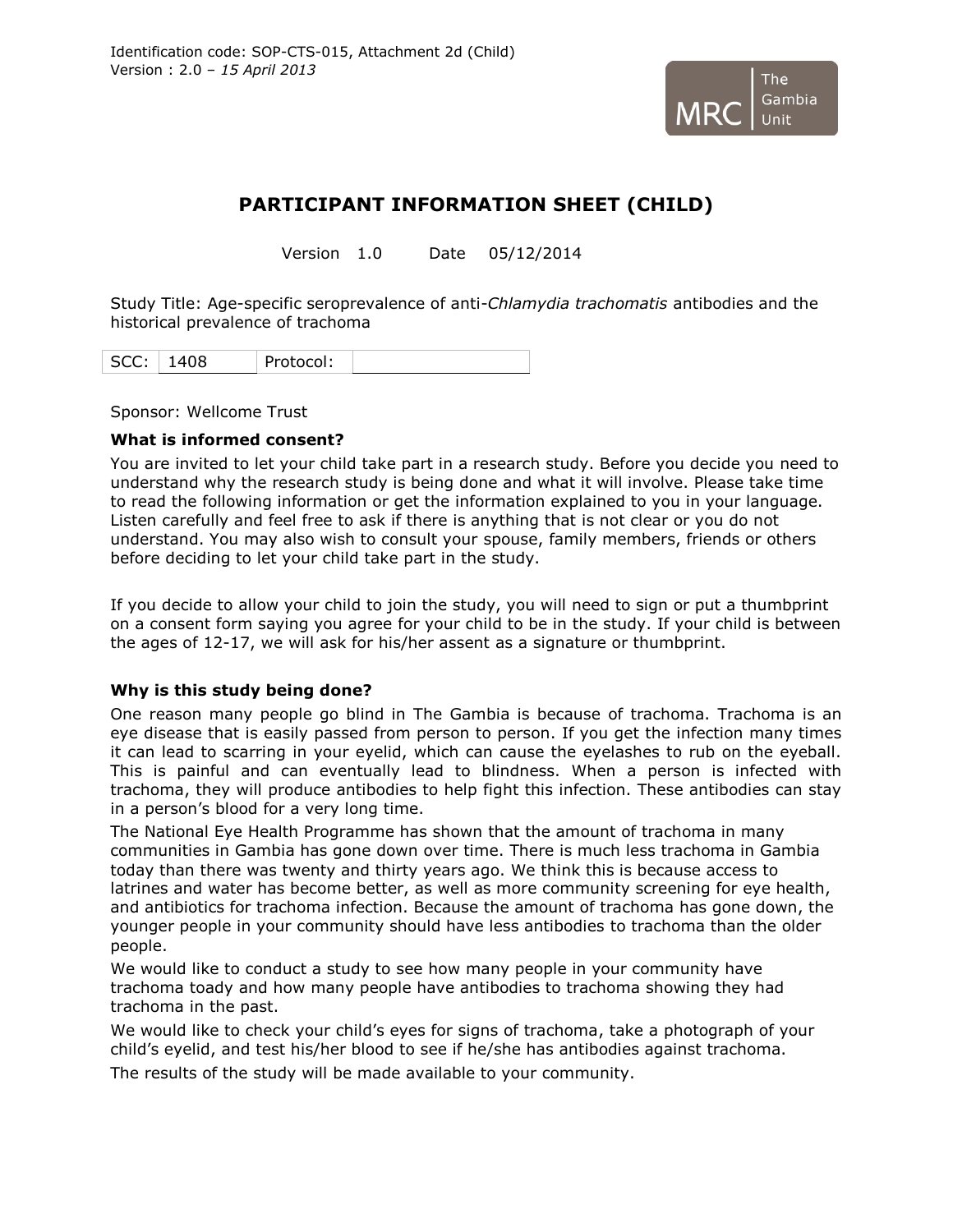$SCC: 1408$ 

#### **What does this study involve?**

We will ask the people, of all ages, living in some households in your community to have their eyes examined. We will examine the eye by gently turning over the eyelid and then taking a photograph. We will also take a small sample of blood. This will be done using a new, clean lancet to prick the fingertip. We will collect a few drops of blood onto a piece of paper.

If we discover your child's eyes cannot be examined because of an eye disease, we will refer him/her to the nearest eye health unit for appropriate care.

If the research study needs to be stopped, you will be informed and your child will have the normal medical care.

#### **What will happen to the samples taken in this study?**

The samples will be taken back to the MRC laboratory in Fajara for testing to see if there are antibodies against trachoma. We will also send some of the samples to a lab in England to verify the results. Samples will be stored for future research. Any future research will be approved by the Ethics Committee.

#### **What harm or discomfort can you expect in the study?**

We will prick your child's finger with a sharp pin to collect the blood. This can cause some discomfort to your child but the discomfort is not expected to last more than a day.

#### **What benefits can you expect in the study?**

While there are no direct benefits to you or your child, the information we get from this study will help us determine if the trachoma has been successfully eliminated from your community. This will help researchers make decisions that will help other communities around the world in their efforts to eliminate trachoma.

## **Will you be compensated for your child's/ward's participation in the study?**

You will not get paid for participation of your child in the study.

## **What happens if you refuse to participate in the study or change your mind later?**

You are free to let your child participate or not in the study and you have the right to stop his/her participating at anytime without giving a reason. This will not affect the medical care that your child would normally receive.

In case you decide to withdraw your child's participation during the study, we will not work on your child's samples without your permission, but any information already generated from the samples will be kept.

Should any new information become available during the study that may affect your child's participation, you will be informed as soon as possible.

## **What compensation will be available if your child is injured during the study?**

We will be responsible to provide for treatment caused by procedures of the research study. If medical treatment is required as an emergency, please refer to your health centre or clinic and contact the field worker who gave his/her telephone number to you or contact

| Version $\vert 1.0 \rangle$ |  | Date $\vert$ 5 December 2014 |
|-----------------------------|--|------------------------------|
|-----------------------------|--|------------------------------|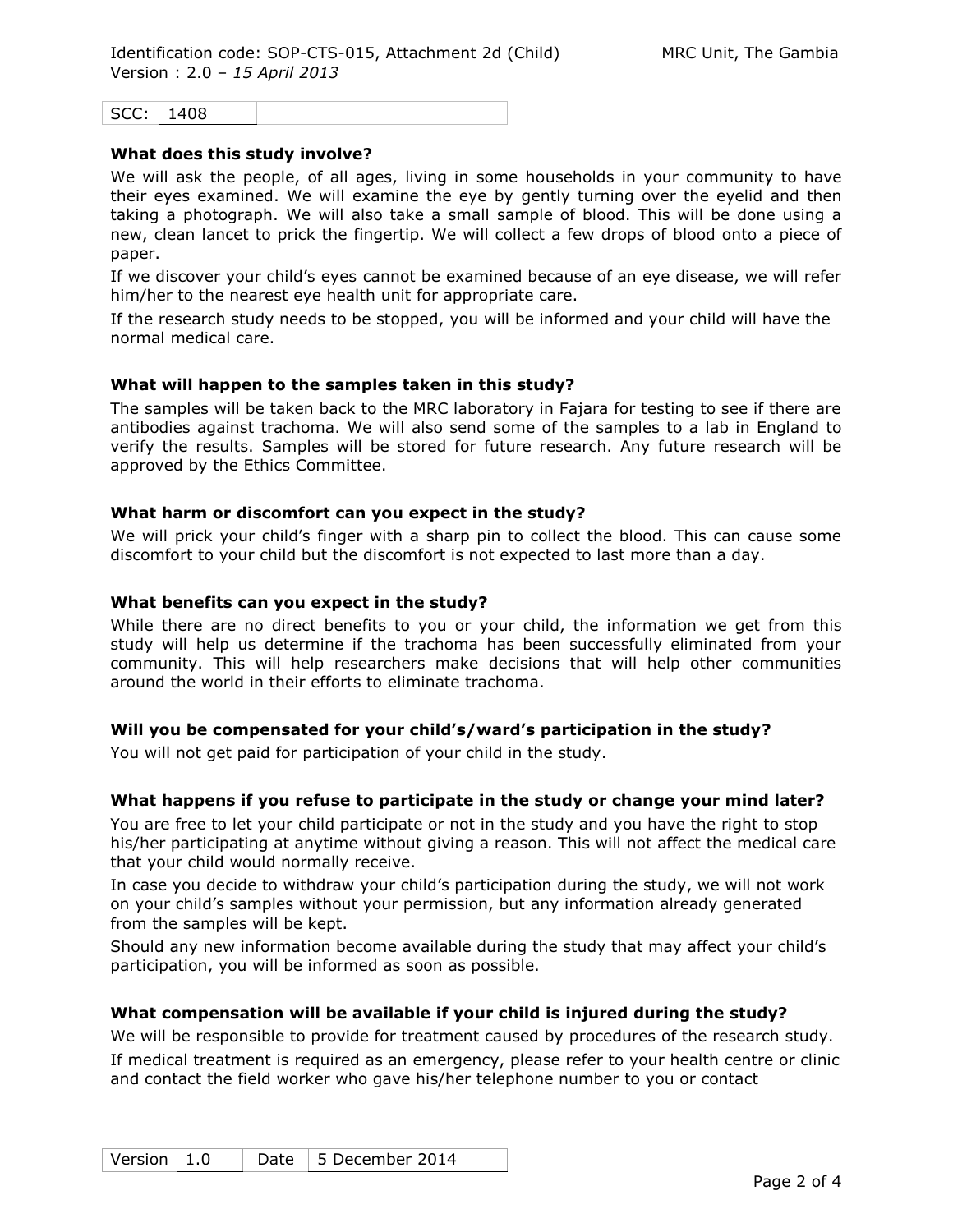SCC: 1408

Stephanie Migchelsen on [Phone number] or Mr Sarjo Kanyi on 9901716, 3011349, 6651344 or 7510996.

# **How will your child's information be kept and who will be allowed to see it?**

All information that is collected about your child in the course of the study will be kept strictly confidential. Your child's personal information will only be available to the study team members and might be seen by some rightful persons from the Ethics Committee, Government authorities and sponsor.

# **Who should you contact if you have questions?**

If you have any queries or concerns you can contact Stephanie Migchelsen on [Phone number] or Mr Sarjo Kanyi on 9901716, 3011349, 6651344 or 7510996 and you can always call the personal numbers of the study staff given to you.

Please feel free to ask any question you might have about the research study.

## **Who has reviewed this study?**

This study has been reviewed and approved by a panel of scientists at the Medical Research Council and the Gambia Government/MRC Joint Ethics Committee, which consists of scientists and lay persons to protect your rights and wellbeing.